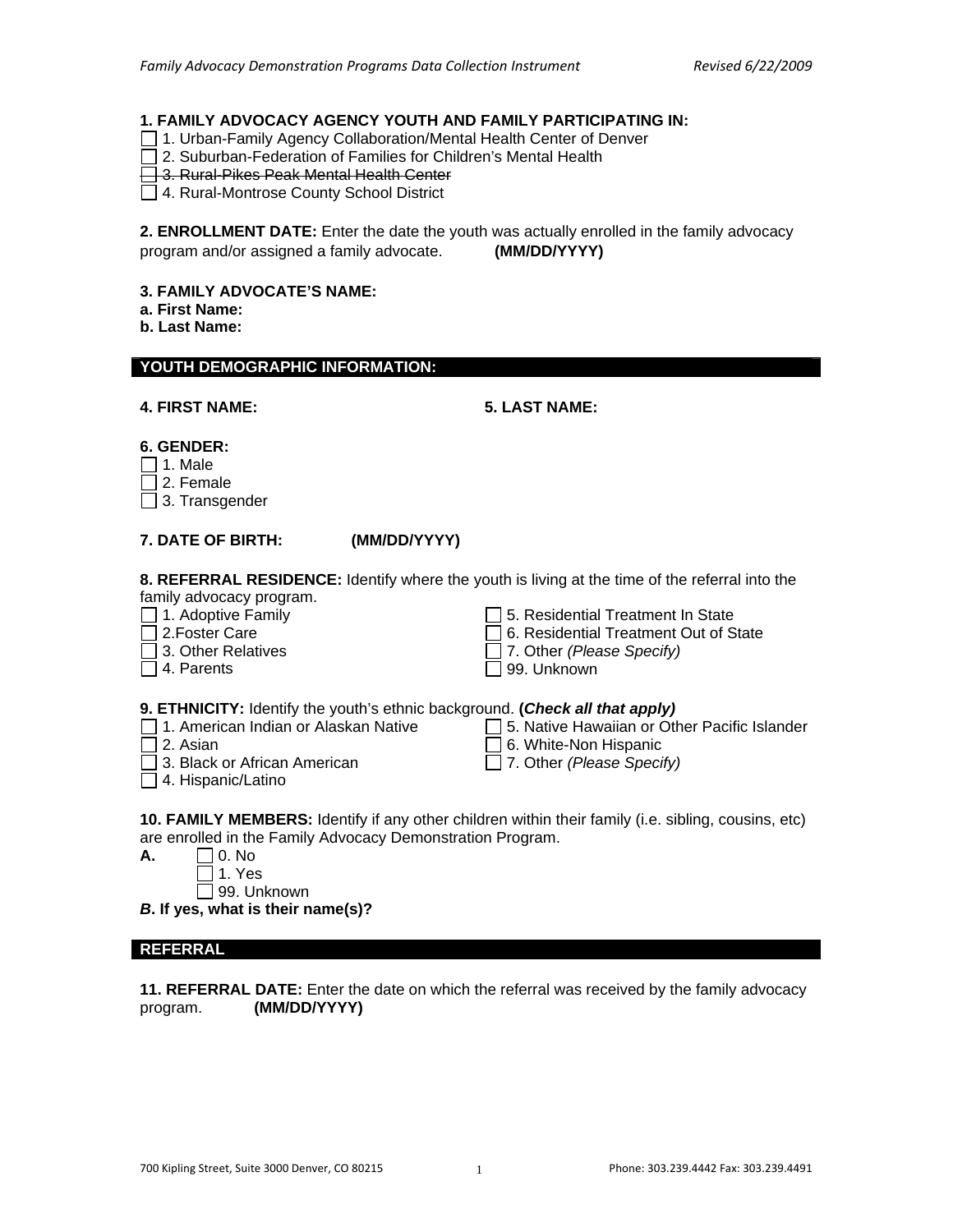**12. REFERRAL AGENCY:** Select the agency and type of agency that made the referral.

## **A. Name:**

| B. Type:                                |                                   |
|-----------------------------------------|-----------------------------------|
| □ 1. Court System                       | $\Box$ 7. Pre-Trial Services      |
| □ 2. Department of Human Services       | $\Box$ 8. Probation               |
| $\Box$ 3. Diversion                     | $\Box$ 9. School District         |
| $\Box$ 4. Division of Youth Corrections | $\Box$ 10. Other (Please Specify) |
| $\Box$ 5. Health Department             | □ 99. Unknown                     |
| 6. Mental Health Center                 |                                   |

**13. REFERRAL REASON(S):** List the reason(s) the youth was referred to your family advocacy program.

**14. NEEDS ASSESSMENT:** Identify the **youth's** needs based on the initial, as well as any subsequent, assessments. Where possible, please specify a service/intervention name to accompany the identified need(s). Enter as many service names that fit the needs category. Include the date of the assessment(s) for each. *(Check all that apply)*

| <b>Needs</b>                  | <b>Specific Service</b><br><b>/Intervention Name</b> | <b>Assessment Date</b><br>(MM/DD/YYYY) |
|-------------------------------|------------------------------------------------------|----------------------------------------|
| 1. Child Welfare              |                                                      |                                        |
| 2. Developmental Disabilities |                                                      |                                        |
| 3. Education                  |                                                      |                                        |
| Juvenile Justice              |                                                      |                                        |
| 5. Mental Health              |                                                      |                                        |
| 6. Mentoring                  |                                                      |                                        |
| 7. Physical Health            |                                                      |                                        |
| 8. Substance Abuse            |                                                      |                                        |
| 9. Traumatic Brain Injury     |                                                      |                                        |
| 10. Other (Please Specify)    |                                                      |                                        |

**15. SYSTEM INVOLVEMENT:** Identify the youth's current involvement in the system at point of referral as well as any involvement in the system over the past one year. The past year is from the date the youth was referred in the family advocacy program back one year. *(Check all that apply)* 

|                               | Past | Point of        |                       | <b>Past</b> | <b>Point of</b> |
|-------------------------------|------|-----------------|-----------------------|-------------|-----------------|
|                               | Year | <b>Referral</b> |                       | Year        | <b>Referral</b> |
| 1. Child Welfare              |      |                 | 8. Pre-Trial Services |             |                 |
| 2. Court                      |      |                 | 9. Probation          |             |                 |
| 3. Developmental Disabilities |      |                 | 10. School/Education  |             |                 |
| 4. Diversion                  |      |                 | 11. Senate Bill 94    |             |                 |
| 5. Law Enforcement            |      |                 | 12. Substance Abuse   |             |                 |
| 6. Medical                    |      |                 | 13. Youth Corrections |             |                 |
| 7. Mental Health              |      |                 | 14. Other (Please     |             |                 |
|                               |      |                 | Specify)              |             |                 |

#### **16. HISTORY OF VICTIMIZATION: Does the youth have any prior victimization(s) in the following areas** *(Check all that apply)*

- 1.  $\Box$  History of sexual abuse
- 2.  $\Box$  History of physical abuse
- $3.$  History of emotional/verbal abuse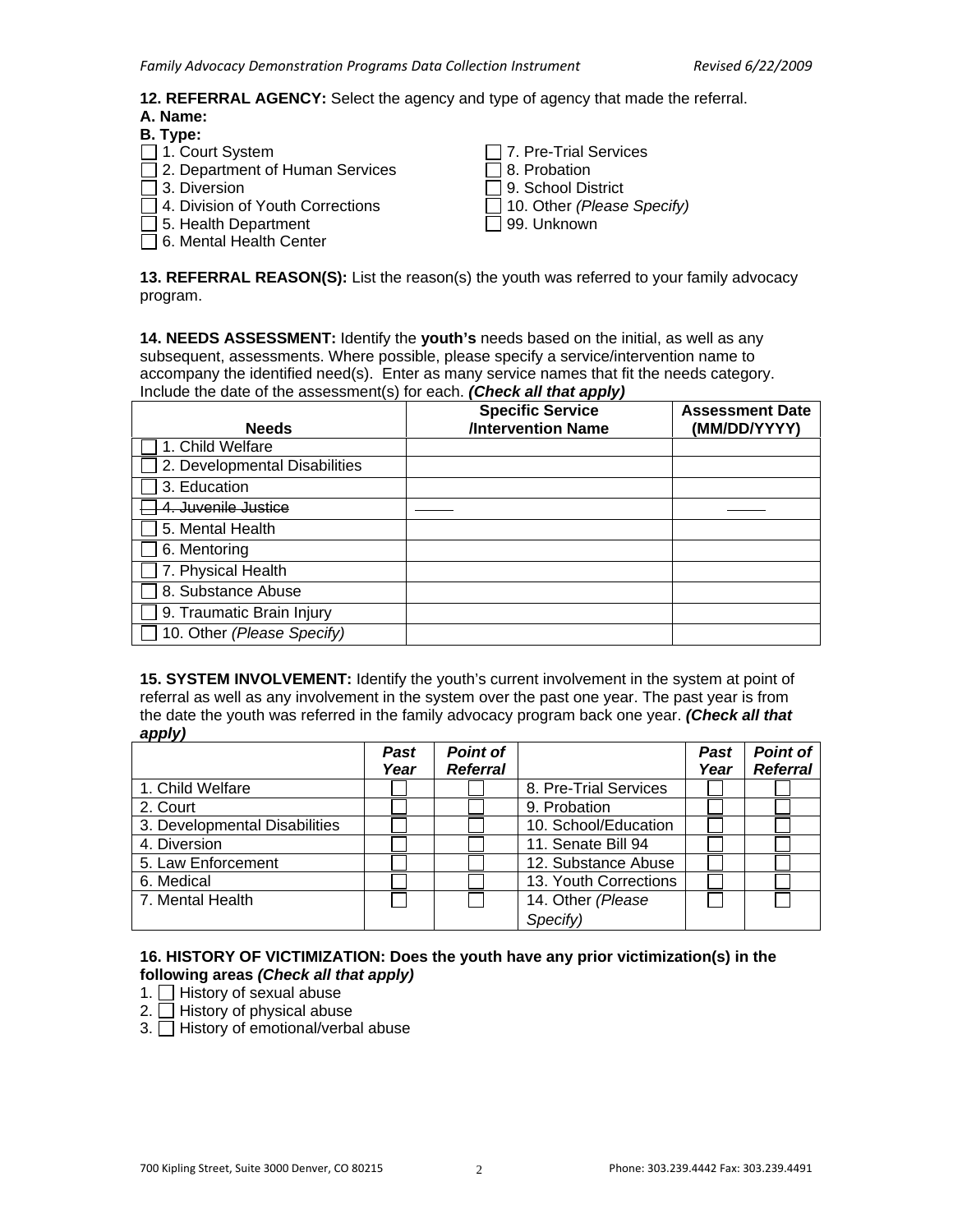# **17. RISK FACTORS:** Identify the youth's risk factors. **(Check all that apply)**

| <b>Family</b>                                                                                    | <b>Substance Use/Abuse</b>     |
|--------------------------------------------------------------------------------------------------|--------------------------------|
| <b>Violent Environment</b>                                                                       | Alcohol                        |
| Out-of home placement                                                                            | Marijuana                      |
| Parent Can't Control Youth                                                                       | Cocaine/Crack                  |
| <b>Family Neglects Basic Needs</b>                                                               | <b>Other Drugs</b>             |
| Inadequate Supervision                                                                           | Gets High/Intoxicated          |
| Inadequate Resources                                                                             | Depend/Addict/Interferes       |
| <b>Delinquent Siblings</b>                                                                       |                                |
| <b>Family History Criminality</b>                                                                |                                |
| Poor Family Management                                                                           |                                |
| <b>Family Conflict</b>                                                                           |                                |
| Homeless                                                                                         |                                |
|                                                                                                  |                                |
| <b>School</b>                                                                                    | <b>Dangerousness</b>           |
| <b>School Truancy</b>                                                                            | Aggressive                     |
| School Suspension/Expulsion                                                                      | Threatening                    |
| School Drop Out                                                                                  | Violent                        |
|                                                                                                  |                                |
| <b>School Early Failure</b><br>School Behavioral Problems                                        | <b>Animal Cruelty</b>          |
|                                                                                                  | <b>Destroys Property</b>       |
|                                                                                                  | Sets fires                     |
|                                                                                                  | <b>Homicidal Threat</b>        |
|                                                                                                  | Danger to Others               |
|                                                                                                  |                                |
| Law/Juvenile Justice Involvement<br>Contact                                                      | <u>Socialization</u>           |
|                                                                                                  | <b>Disrespect</b>              |
| Lecture/Release                                                                                  | <b>Disregards Authority</b>    |
| Summons                                                                                          | <b>Disregards Rules</b>        |
| Runaway                                                                                          | <b>Denies Responsibility</b>   |
| Arrested                                                                                         | Gang Member                    |
| Charged                                                                                          | <b>Delinquent Peers</b>        |
| Detained                                                                                         | Runaway                        |
| Committed/Prison                                                                                 | <b>Risk Taking/Impulsivity</b> |
| Probation/Parole                                                                                 |                                |
| Detention/Jail                                                                                   |                                |
| Juvenile Justice Services within 1 year*                                                         |                                |
| * One year is from the date the youth was referred in the family advocacy program back one year. |                                |
|                                                                                                  |                                |
| <b>DIAGNOSTIC CRITERIA</b>                                                                       |                                |

### **18. DOES THE YOUTH HAVE A MENTAL HEALTH DIAGNOSIS:**

 $\Box$  0. No

I

- $\sqsupset$  1. Yes
- □ 99. Unknown

#### **19. DATE OF MOST RECENT MULTIAXIAL DIAGNOSTIC EVALUATION: (MM/DD/YYYY)**

#### **20. WHO PROVIDED THE MENTAL HEALTH DIAGNOSIS: (Check all that apply)**  □ 6. Licensed Professional Counselor

- □ 1. Child Psychologist
- □ 2. General Psychiatrist
- $\overline{\Box}$  4. General Psychologist
- $\Box$  7. Primary Care Physician 8. Other *(Please Specify)*
- $\overline{\Box}$  9. Unknown
- $\overline{\Box}$  5. Licensed Clinical Social Worker
- **21. DSM-IV DIAGNOSIS(S):** Identify the mental health diagnosis.

|   | <b>Diagnosis</b> |
|---|------------------|
| - |                  |
| в |                  |
|   |                  |
|   |                  |
|   |                  |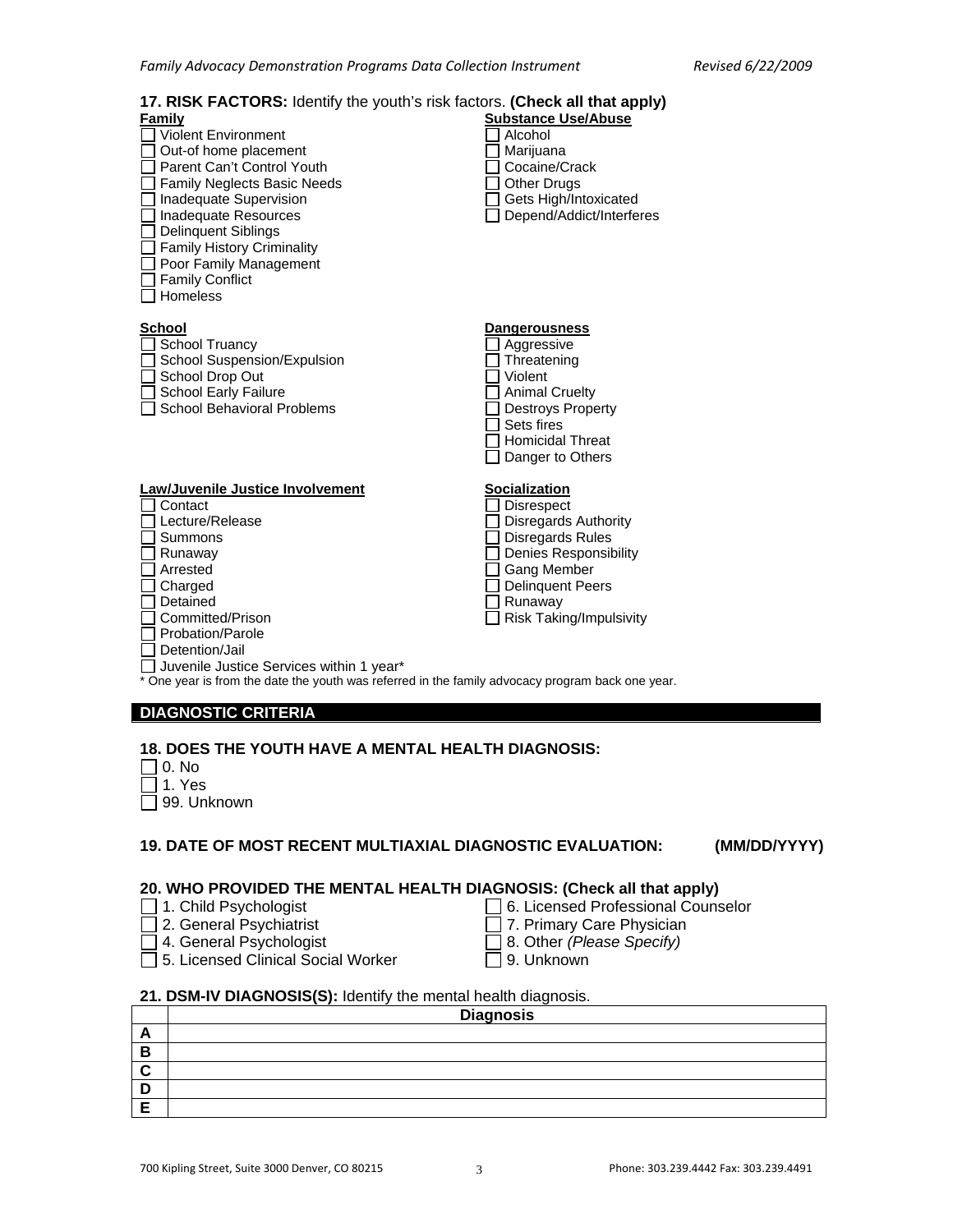**22. SERVICE(S) REFERRED:** Record the service(s) to which the youth and/or family have been referred. This includes family advocate referrals and any other services referred to by others. Do not record staffing (TDM, IEP, etc) here. Record staffing at the end of the form (Q.32).

|                                    | TIOL TECOLU Staffing (TEDNI, TELT, ELG) HETE. INECOLU Staffing at the end of the form (Q.OZ). |
|------------------------------------|-----------------------------------------------------------------------------------------------|
| Service Name:                      | Enter the agency name of the referred service.                                                |
| Service Type:                      | Select the type of referred service.                                                          |
|                                    | 1=Case Management; 2=Family Counseling;                                                       |
|                                    | 3=Group Counseling; 4=Individual Counseling;                                                  |
|                                    | 5=Education Services; 6=Medical Services;                                                     |
|                                    | 7=Mentor; 8=Support Group; 9=Substance Abuse                                                  |
|                                    | Treatment; 10=Other (specify); 11=Wraparound                                                  |
|                                    | 99=Unknown                                                                                    |
| Who is the referred service for:   | Enter whether the youth, family, or youth and family<br>were referred to this service.        |
|                                    | 1=Youth; 2=Family; 3=Youth and Family;                                                        |
|                                    | 9=Unknown                                                                                     |
| Who referred them to this service: | Enter who referred them to this service (service may                                          |
|                                    | have begun prior to advocacy enrollment).                                                     |
|                                    | 1=Advocate referred; 2=Non-advocate referral/came                                             |
|                                    | in already receiving service; 3=Group/treatment                                               |
|                                    |                                                                                               |
|                                    | decision which included advocate; 9=Unknown                                                   |

Date of referral: Enter the date (MM/DD/YYYY) they were referred to this service.

|                   | <b>Service</b><br><b>Name</b> | <b>Service</b><br><b>Type</b> | <b>Date</b><br>of referral<br>(MM/DD/YYYY) | Who is the<br>referred<br>service for? | Who referred<br>them to this<br>service? |
|-------------------|-------------------------------|-------------------------------|--------------------------------------------|----------------------------------------|------------------------------------------|
| 1.                |                               | Select<br>Specify             |                                            | Select                                 | Select                                   |
| 2.                |                               | Select<br>Specify             |                                            | Select                                 | Select                                   |
| $\overline{3}$ .  |                               | Select<br>Specify             |                                            | Select                                 | Select                                   |
| 4.                |                               | Select<br>Specify             |                                            | Select                                 | Select                                   |
| 5.                |                               | Select<br>Specify             |                                            | Select                                 | Select                                   |
| 6.                |                               | Select<br>Specify             |                                            | Select                                 | Select                                   |
| 7.                |                               | Select<br>Specify             |                                            | Select                                 | Select                                   |
| 8.                |                               | Select<br>Specify             |                                            | Select                                 | Select                                   |
| 9.                |                               | Select<br>Specify             |                                            | Select                                 | Select                                   |
| 10.               |                               | Select<br>Specify             |                                            | Select                                 | Select                                   |
| 11.               |                               | Select<br>Specify             |                                            | Select                                 | Select                                   |
| 12.               |                               | Select<br>Specify             |                                            | Select                                 | Select                                   |
| 13.               |                               | Select<br>Specify             |                                            | Select                                 | Select                                   |
| $\overline{14}$ . |                               | Select<br>Specify             |                                            | Select                                 | Select                                   |
| 15.               |                               | Select<br>Specify             |                                            | Select                                 | Select                                   |
| 16.               |                               | Select<br>Specify             |                                            | Select                                 | Select                                   |
| 17.               |                               | Select<br>Specify             |                                            | Select                                 | Select                                   |
| 18.               |                               | Select<br>Specify             |                                            | Select                                 | Select                                   |
| 19.               |                               | Select<br>Specify             |                                            | Select                                 | Select                                   |
| 20.               |                               | Select<br>Specify             |                                            | Select                                 | Select                                   |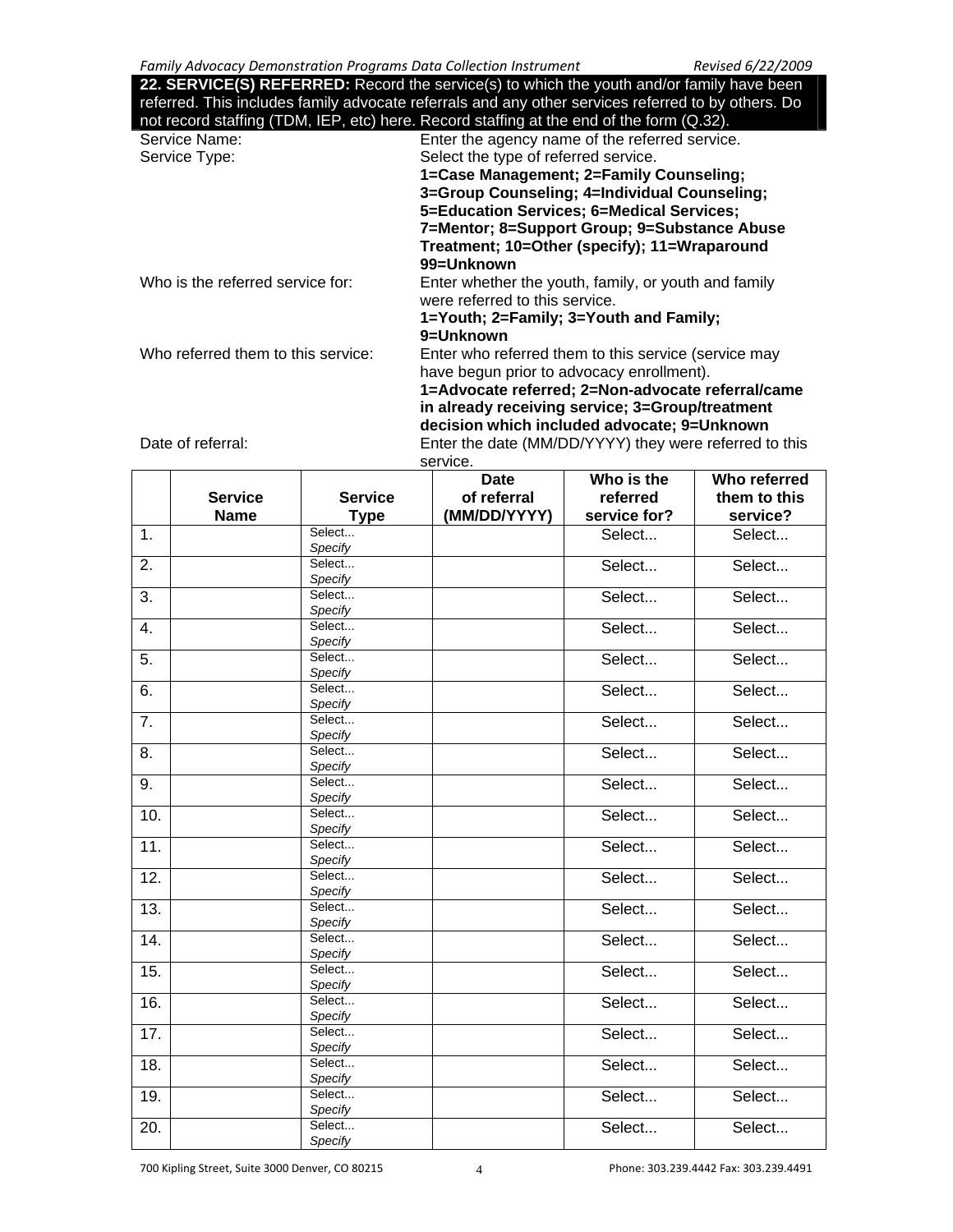#### **23. YOUTH SERVICES:** Enter the service that is provided to the YOUTH while enrolled in the family advocacy program. Each line represents an individual session. Do not record staffing (TDM, IEP, etc) here. Record staffing at the end of the form (Q.32).

Service Name: Enter the name of the specific agency that is providing the service.

Service Type: Select the type of service the agency is providing.

 **1=Case Management; 2=Family Counseling; 3=Group Counseling; 4=Individual Counseling; 5=Education Services; 6=Medical Services; 7=Mentor; 8=Support Group; 9=Substance Abuse Treatment; 10=Other (specify); 11=Wraparound; 99=Unknown** 

- Date: Enter the date (MM/DD/YYYY) for each service session.<br>Cost: Enter the amount each session costs (i.e. \$100) Enter the amount each session costs (i.e. \$100)
- Notes: Enter notes on the identified youth. The notes should include reason for completion and any notable (positive or negative) events

|                   | <b>Service</b> | <b>Service</b>    | <b>Date</b>  |      |              |
|-------------------|----------------|-------------------|--------------|------|--------------|
|                   | <b>Name</b>    | <b>Type</b>       | (MM/DD/YYYY) | Cost | <b>Notes</b> |
| 1.                |                | Select            |              |      |              |
|                   |                | Specify           |              |      |              |
| 2.                |                | Select            |              |      |              |
|                   |                | Specify           |              |      |              |
| $\overline{3}$ .  |                | Select            |              |      |              |
|                   |                | Specify           |              |      |              |
| 4.                |                | Select            |              |      |              |
|                   |                | Specify           |              |      |              |
| 5.                |                | Select            |              |      |              |
|                   |                | Specify           |              |      |              |
| 6.                |                | Select            |              |      |              |
|                   |                | Specify           |              |      |              |
| $\overline{7}$ .  |                | Select            |              |      |              |
|                   |                | Specify           |              |      |              |
| 8.                |                | Select            |              |      |              |
|                   |                | Specify           |              |      |              |
| 9.                |                | Select            |              |      |              |
|                   |                | Specify           |              |      |              |
| 10.               |                | Select            |              |      |              |
|                   |                | Specify           |              |      |              |
| 11.               |                | Select            |              |      |              |
|                   |                | Specify           |              |      |              |
| 12.               |                | Select            |              |      |              |
|                   |                | Specify           |              |      |              |
| 13.               |                | Select            |              |      |              |
|                   |                | Specify           |              |      |              |
| $\overline{14}$ . |                | Select            |              |      |              |
|                   |                | Specify           |              |      |              |
| 15.               |                | Select            |              |      |              |
|                   |                | Specify           |              |      |              |
| 16.               |                | Select            |              |      |              |
|                   |                | Specify           |              |      |              |
| 17.               |                | Select            |              |      |              |
|                   |                | Specify<br>Select |              |      |              |
| 18.               |                | Specify           |              |      |              |
|                   |                | Select            |              |      |              |
| 19.               |                | Specify           |              |      |              |
|                   |                | Select            |              |      |              |
| 20.               |                | Specify           |              |      |              |
|                   |                | Select            |              |      |              |
| 21.               |                | Specify           |              |      |              |
|                   |                |                   |              |      |              |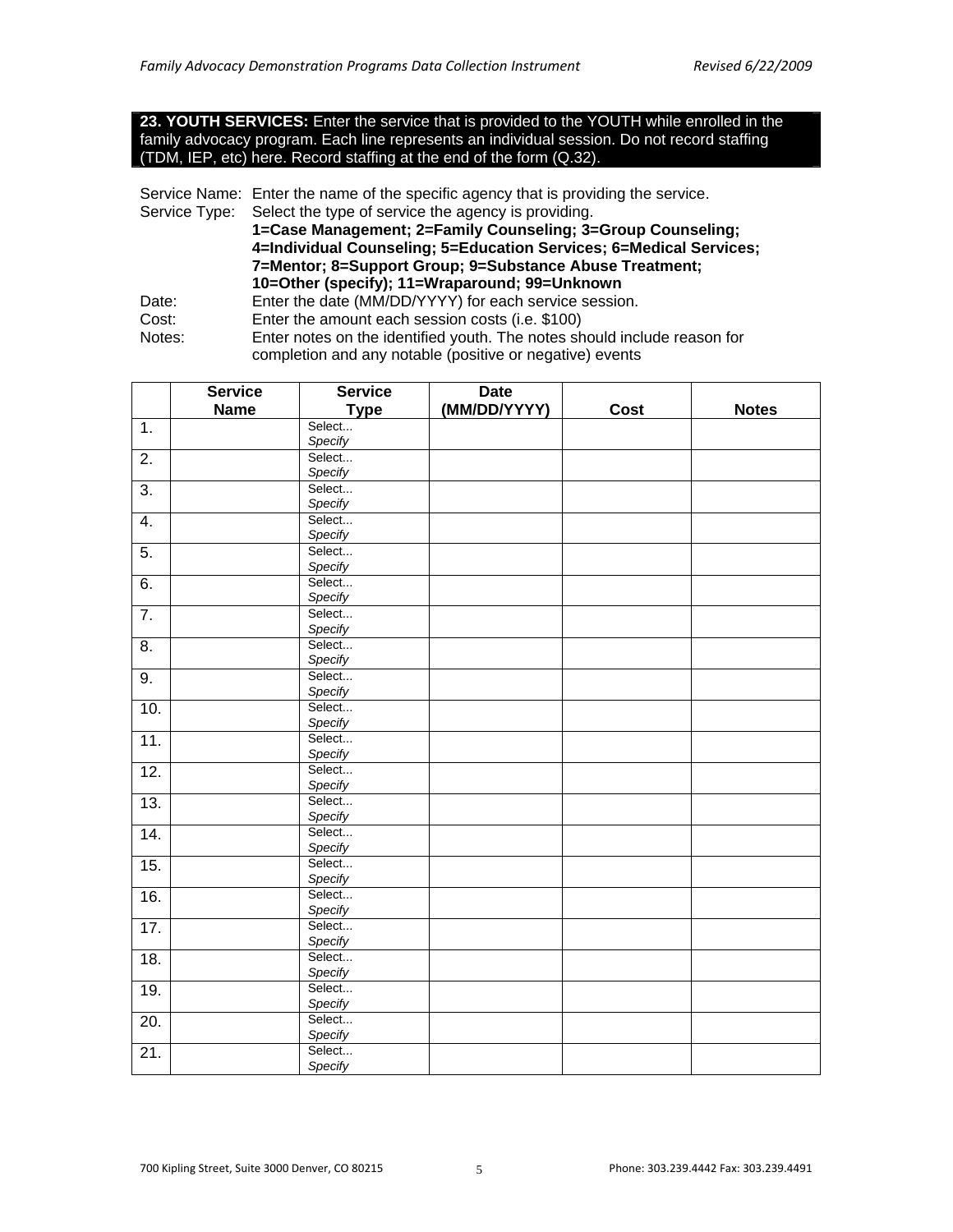|     | <b>Service</b> | <b>Service</b>    | <b>Date</b>  |      |              |
|-----|----------------|-------------------|--------------|------|--------------|
|     | <b>Name</b>    | <b>Type</b>       | (MM/DD/YYYY) | Cost | <b>Notes</b> |
| 22. |                | Select            |              |      |              |
|     |                | Specify           |              |      |              |
| 23. |                | Select            |              |      |              |
|     |                | Specify           |              |      |              |
| 24. |                | Select            |              |      |              |
|     |                | Specify           |              |      |              |
| 25. |                | Select<br>Specify |              |      |              |
|     |                | Select            |              |      |              |
| 26. |                | Specify           |              |      |              |
| 27. |                | Select            |              |      |              |
|     |                | Specify           |              |      |              |
| 28. |                | Select            |              |      |              |
|     |                | Specify           |              |      |              |
| 29. |                | Select            |              |      |              |
|     |                | Specify           |              |      |              |
| 30. |                | Select            |              |      |              |
|     |                | Specify           |              |      |              |
| 31. |                | Select            |              |      |              |
|     |                | Specify           |              |      |              |
| 32. |                | Select            |              |      |              |
|     |                | Specify           |              |      |              |
| 33. |                | Select            |              |      |              |
|     |                | Specify           |              |      |              |
| 34. |                | Select            |              |      |              |
|     |                | Specify<br>Select |              |      |              |
| 35. |                | Specify           |              |      |              |
| 36. |                | Select            |              |      |              |
|     |                | Specify           |              |      |              |
| 37. |                | Select            |              |      |              |
|     |                | Specify           |              |      |              |
| 38. |                | Select            |              |      |              |
|     |                | Specify           |              |      |              |
| 39. |                | Select            |              |      |              |
|     |                | Specify           |              |      |              |
| 40. |                | Select            |              |      |              |
|     |                | Specify           |              |      |              |
| 41. |                | Select            |              |      |              |
|     |                | Specify           |              |      |              |
| 42. |                | Select            |              |      |              |
|     |                | Specify           |              |      |              |
| 43. |                | Select<br>Specify |              |      |              |
| 44. |                | Select            |              |      |              |
|     |                | Specify           |              |      |              |
| 45. |                | Select            |              |      |              |
|     |                | Specify           |              |      |              |
| 46. |                | Select            |              |      |              |
|     |                | Specify           |              |      |              |
| 47. |                | Select            |              |      |              |
|     |                | Specify           |              |      |              |
| 48. |                | Select            |              |      |              |
|     |                | Specify           |              |      |              |
| 49. |                | Select            |              |      |              |
|     |                | Specify           |              |      |              |
| 50. |                | Select            |              |      |              |
|     |                | Specify           |              |      |              |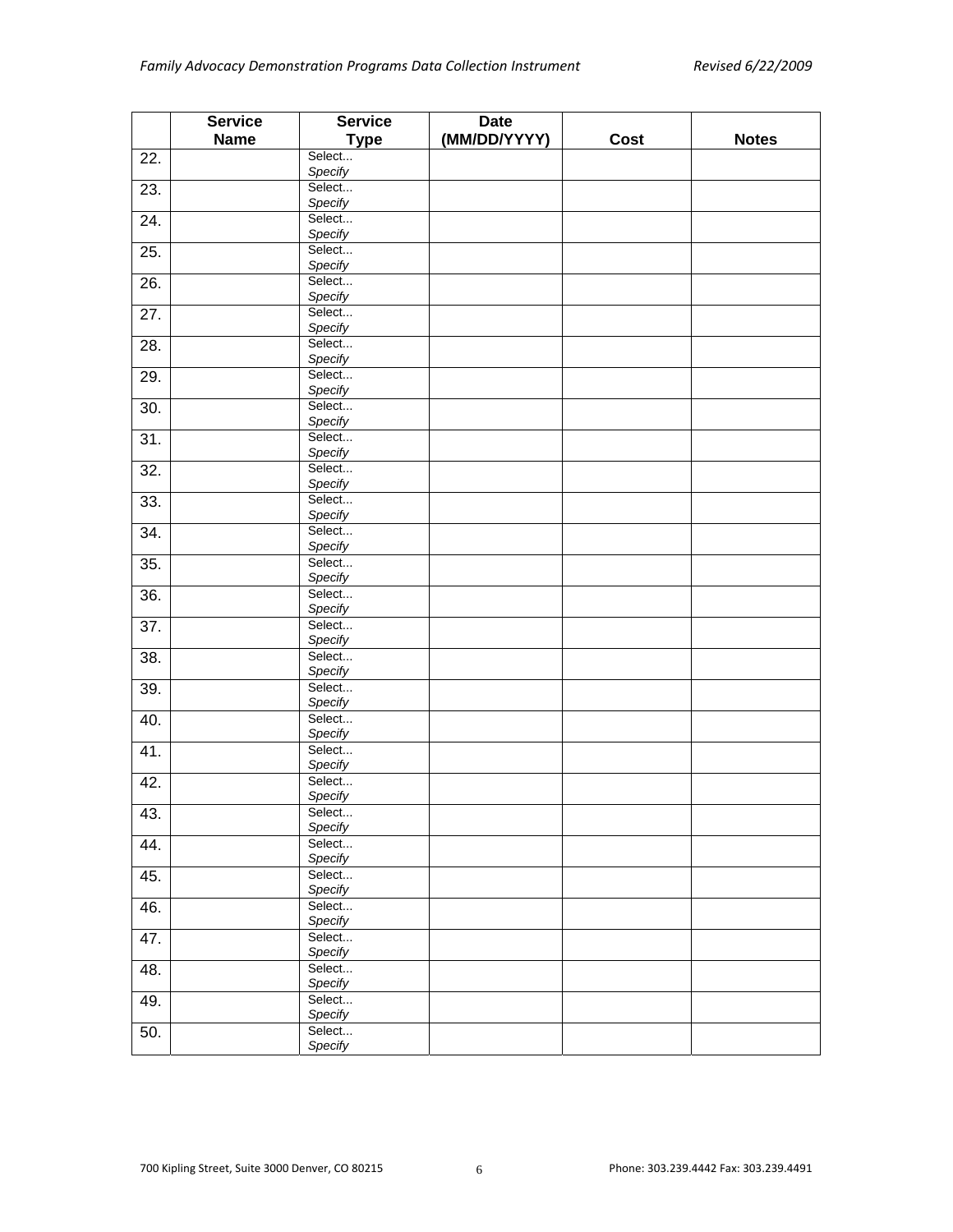**24. FAMILY SERVICES:** Enter the service that is provided to the FAMILY MEMBER(S) of the youth while the youth is enrolled in the family advocacy program. Each line represents a different service. Do not record staffing (TDM, IEP, etc) here. Record staffing at the end of the form (Q.32).

| Family Member:     | Select which family member(s) were participating in a service. Check "None" if family members are not receiving any services.     |
|--------------------|-----------------------------------------------------------------------------------------------------------------------------------|
|                    | Service Agency Name: Enter the name of the specific agency that is providing the service.                                         |
| Service Type:      | Select the type of service it is.                                                                                                 |
|                    | 1=Case Management; 2=Family Counseling; 3=Group Counseling; 4=Individual Counseling; 5=Education Services;                        |
|                    | 6=Medical Services; 7=Mentor; 8=Support Group; 9=Substance Abuse Treatment; 10=Other (specify);                                   |
|                    | 11=Wraparound; 99=Unknown                                                                                                         |
| <b>Start Date:</b> | Enter the start date (MM/DD/YYYY) for when the service began.                                                                     |
| End Date:          | Enter the end date (MM/DD/YYYY) for the service the family member(s) is no longer receiving/participating in.                     |
| # of Sessions:     | Enter the number of times the family member(s) have attended this service.                                                        |
| Notes:             | Enter notes on the identified youth. The notes should include reason for completion and any notable (positive or negative) events |

|                 | <b>Family Members</b>       |        |                |        |          | <b>Service</b>     | <b>Service</b> | <b>Start Date</b> | <b>End Date</b> | # of            | <b>Notes</b> |
|-----------------|-----------------------------|--------|----------------|--------|----------|--------------------|----------------|-------------------|-----------------|-----------------|--------------|
|                 |                             |        |                | Grand  | Other    | <b>Agency Name</b> | <b>Type</b>    | (MM/DD/YYYY)      | (MM/DD/YYYY)    | <b>Sessions</b> |              |
|                 | <b>None</b>                 | Parent | <b>Sibling</b> | parent | Relative |                    |                |                   |                 |                 |              |
| $\overline{1}$  |                             |        |                |        |          |                    | Select         |                   |                 |                 |              |
|                 |                             |        |                |        |          |                    | Specify        |                   |                 |                 |              |
| $\overline{2}$  | $\Box$                      |        | $\Box$         | J.     |          |                    | Select         |                   |                 |                 |              |
|                 |                             |        |                |        |          |                    | Specify        |                   |                 |                 |              |
| $\mathbf{3}$    | □                           |        |                | J.     |          |                    | Select         |                   |                 |                 |              |
|                 |                             |        |                |        |          |                    | Specify        |                   |                 |                 |              |
| $\overline{4}$  | $\Box$                      |        | $\Box$         |        |          |                    | Select         |                   |                 |                 |              |
|                 |                             |        |                |        |          |                    | Specify        |                   |                 |                 |              |
| $5\phantom{.0}$ |                             |        |                | J.     |          |                    | Select         |                   |                 |                 |              |
|                 |                             |        |                |        |          |                    | Specify        |                   |                 |                 |              |
| 6               | $\Box$                      |        |                |        |          |                    | Select         |                   |                 |                 |              |
|                 |                             |        |                |        |          |                    | Specify        |                   |                 |                 |              |
| $\overline{7}$  | $\mathbb{L}$                |        | ப              |        |          |                    | Select         |                   |                 |                 |              |
|                 |                             |        |                |        |          |                    | Specify        |                   |                 |                 |              |
| 8               | $\Box$                      |        | $\Box$         |        |          |                    | Select         |                   |                 |                 |              |
|                 |                             |        |                |        |          |                    | Specify        |                   |                 |                 |              |
| 9               | $\mathcal{L}_{\mathcal{A}}$ |        | ப              | J.     |          |                    | Select         |                   |                 |                 |              |
|                 |                             |        |                |        |          |                    | Specify        |                   |                 |                 |              |
| 10              | $\vert \ \ \vert$           |        | $\Box$         | Ξ      |          |                    | Select         |                   |                 |                 |              |
|                 |                             |        |                |        |          |                    | Specify        |                   |                 |                 |              |
| $\overline{11}$ | └                           |        | ப              |        |          |                    | Select         |                   |                 |                 |              |
|                 |                             |        |                |        |          |                    | Specify        |                   |                 |                 |              |
| 12              | $\mathbf{I}$                |        | $\mathsf{I}$   |        |          |                    | Select         |                   |                 |                 |              |
|                 |                             |        |                |        |          |                    | Specify        |                   |                 |                 |              |
| 13              | $\Box$                      |        | $\Box$         |        |          |                    | Select         |                   |                 |                 |              |
|                 |                             |        |                |        |          |                    | Specify        |                   |                 |                 |              |
| 14              | $\Box$                      |        | $\Box$         |        |          |                    | Select         |                   |                 |                 |              |
|                 |                             |        |                |        |          |                    | Specify        |                   |                 |                 |              |
| 15              |                             |        |                |        |          |                    | Select         |                   |                 |                 |              |
|                 |                             |        |                |        |          |                    | Specify        |                   |                 |                 |              |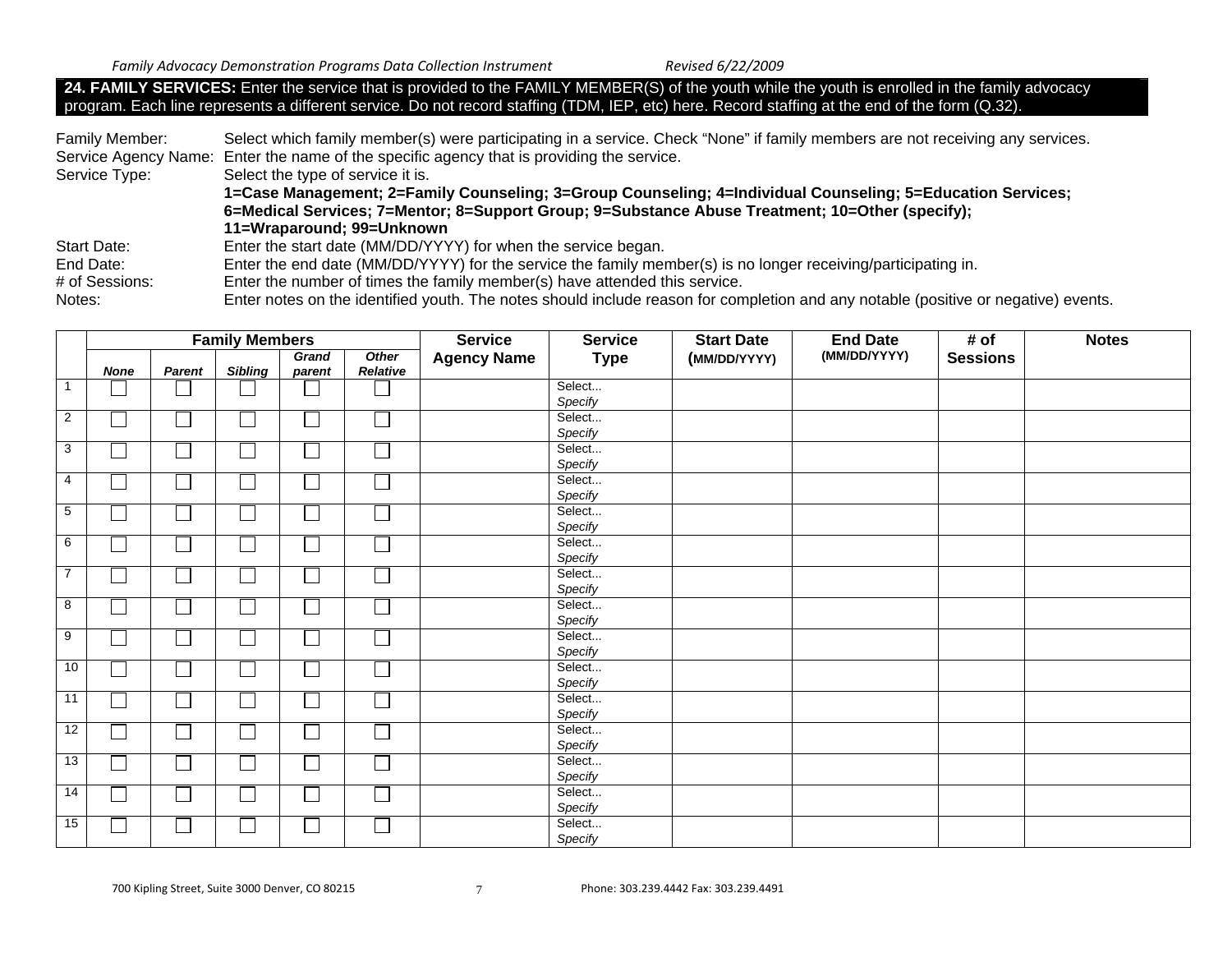#### **INVOLVEMENT IN THE YOUTH'S CASE**

**25. WHO IS INVOLVED IN THE YOUTH'S CASE?** Identify who (professionals, natural supports, family members, etc) is involved in this youth's case. *(Check all that apply)*

|                                      |                     | <b>Agency Name or</b>        | <b>Address</b>    | <b>Phone</b>  |
|--------------------------------------|---------------------|------------------------------|-------------------|---------------|
|                                      | <b>Full Name(s)</b> | <b>Relationship to Youth</b> | (street/city/zip) | <b>Number</b> |
| a. Parent/Caregiver                  |                     |                              |                   |               |
| b. Other Family Member               |                     |                              |                   |               |
| c. Natural Support                   |                     |                              |                   |               |
| d. Case Manager                      |                     |                              |                   |               |
| e. Therapist                         |                     |                              |                   |               |
| <b>Other Mental Health Staff</b>     |                     |                              |                   |               |
| g. Substance Abuse Counselor         |                     |                              |                   |               |
| h. Education Staff                   |                     |                              |                   |               |
| <b>Child Welfare Staff</b>           |                     |                              |                   |               |
| <b>Court Staff</b>                   |                     |                              |                   |               |
| k. Probation Officer                 |                     |                              |                   |               |
| <b>Diversion Officer</b>             |                     |                              |                   |               |
| m. Pre-Trial Officer                 |                     |                              |                   |               |
| n. Medical Staff                     |                     |                              |                   |               |
| o. Family Advocate                   |                     |                              |                   |               |
| p. Mentor                            |                     |                              |                   |               |
| q. Development Disabilities Provider |                     |                              |                   |               |
| r. Other (Specify)                   |                     |                              |                   |               |

#### **DISCHARGE (Fill out this section ONLY when the youth has discharged the family advocacy program)**

**26. DISCHARGE DATE:** Enter the date on which the youth discharged the family advocacy program. **(MM/DD/YYYY)**

**27. DISCHARGE STATUS:** Record the discharge status.

1. Currently participating in the family advocacy program

□ 2. Successful Completion

3. Unsuccessful Completion

4. Program Terminated (Teller only)

 $\Box$  5. Inactive status (Denver only)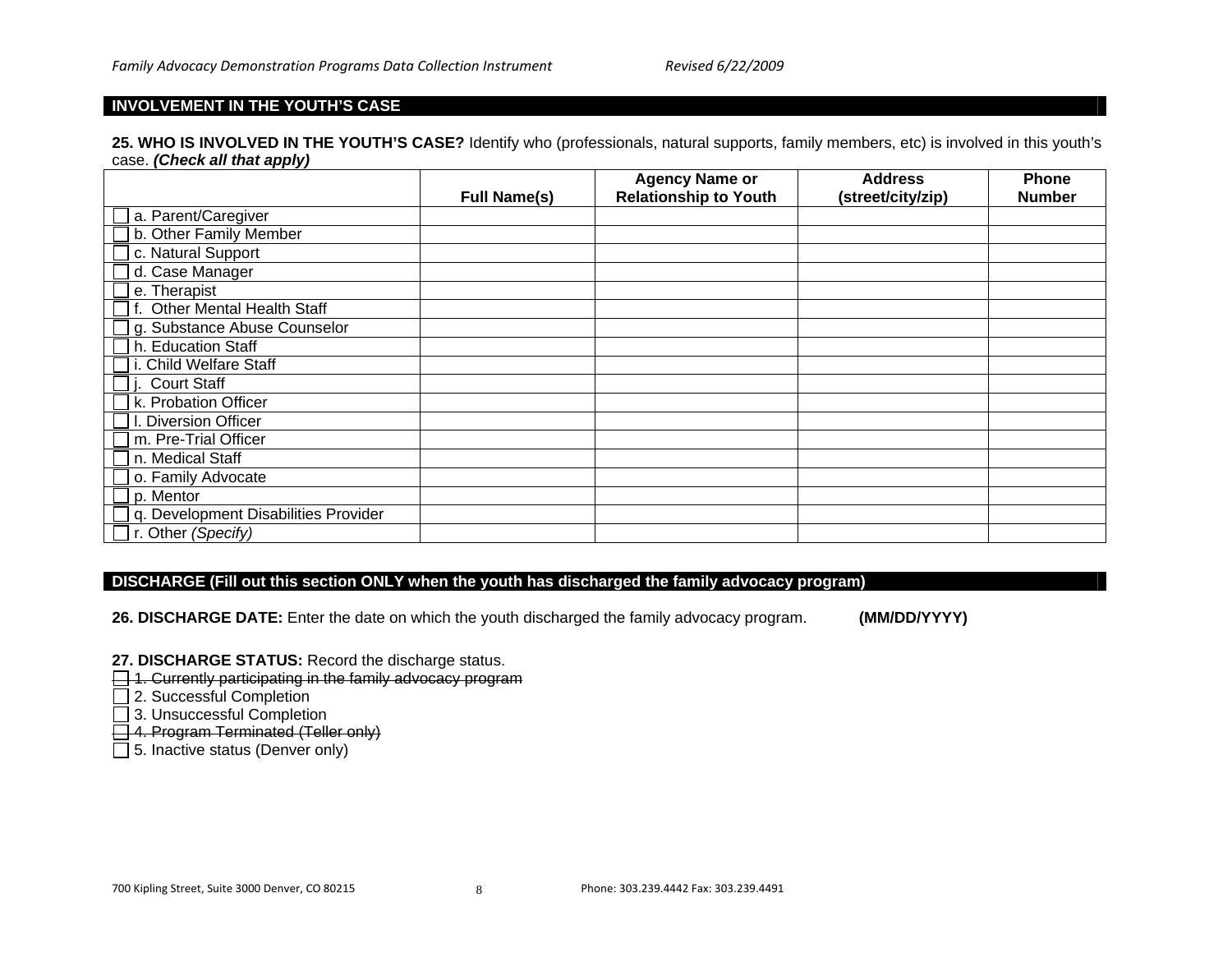#### **28. REASON(S) FOR THE UNSUCCESSFUL COMPLETION OF THE FAMILY ADVOCACY**

**PROGRAM:** Identify the reason(s) for unsuccessful completion of the family advocacy program. *If the youth successfully completed the family advocacy program enter NA.* 

#### **29. WAS THE YOUTH REFERRED FOR ADDITIONAL/ONGOING SERVICE(S) ONCE THEY DISCHARGED THE FAMILY ADVOCACY PROGRAM?**

| <b>A1. Additional Service(s)</b> | <b>B1. Continuous/Ongoing Service(s)</b> |
|----------------------------------|------------------------------------------|
| $\Box$ 0. No                     | $\Box$ 0. No                             |
| $\Box$ 1. Yes                    | $\Box$ 1. Yes                            |
| $\Box$ 99. Unknown               | □ 99. Unknown                            |
| A2. If yes, what service(s)?     | B2. If yes, what type of service(s)?     |

**30. DISCHARGE RESIDENCE:** Identify where the youth is living at the time of the discharge from the family advocacy program.

 $\Box$  1. Adoptive Family

- 2.Foster Care
- 3. Other Relatives
- $\Box$  4. Parents

#### **ADVOCATE**

**31. ADVOCATE'S ROLE:** Identify what the family advocate did to provide assistance to the youth and family.

- $\Box$  1. Conducted intake with youth and family
- 2. Met/spoke with school counselor
- □ 3. Met/spoke with social worker
- $\exists$  4. Met/spoke with teacher(s)
- 5. Met/spoke with Probation Officer
- 6. Met/spoke with Diversion Officer
- 7. Met/spoke with Pre-trial Officer
- $\Box$  8. Met/spoke with treatment provider(s)
- $\Box$  9. Phone conversations with youth
- $\Box$  10. Phone conversations with family
- $\Box$  11. Voicemails left at youth's home
- $\Box$  12. Attended court hearings
- $\Box$  13a. Referred youth for an IEP
- $\Box$  13b. Attended IEP meetings
- 14. Attended Wraparound meetings
- 15. Attended TDM meetings
- 16. Attended other staffings *(specify)*
- $\Box$  17. Visited youth while detained/committed
- 18. School visits
- $\Box$  19. Work visits
- $\Box$  20. Home visits
- □ 21. Provided clothing

 $\square$  5. Residential Treatment In State 6. Residential Treatment Out of State

7. Other *(Please Specify)*

99. Unknown

- $\Box$  22. Provided food
- $\Box$  23. Provided school supplies
- 24. Provided misc supplies *(specify)*
- 25. Found housing/shelter
- 26. Provided transportation (i.e. bus passes)
- 27. Other *(specify)*
- 28. Other *(specify)*
- 29. Other *(specify)*
- 30. Other *(specify)*
- 31. Other *(specify)*
- 32. Other *(specify)*
- 33. Other *(specify)*
- 34. Other *(specify)*